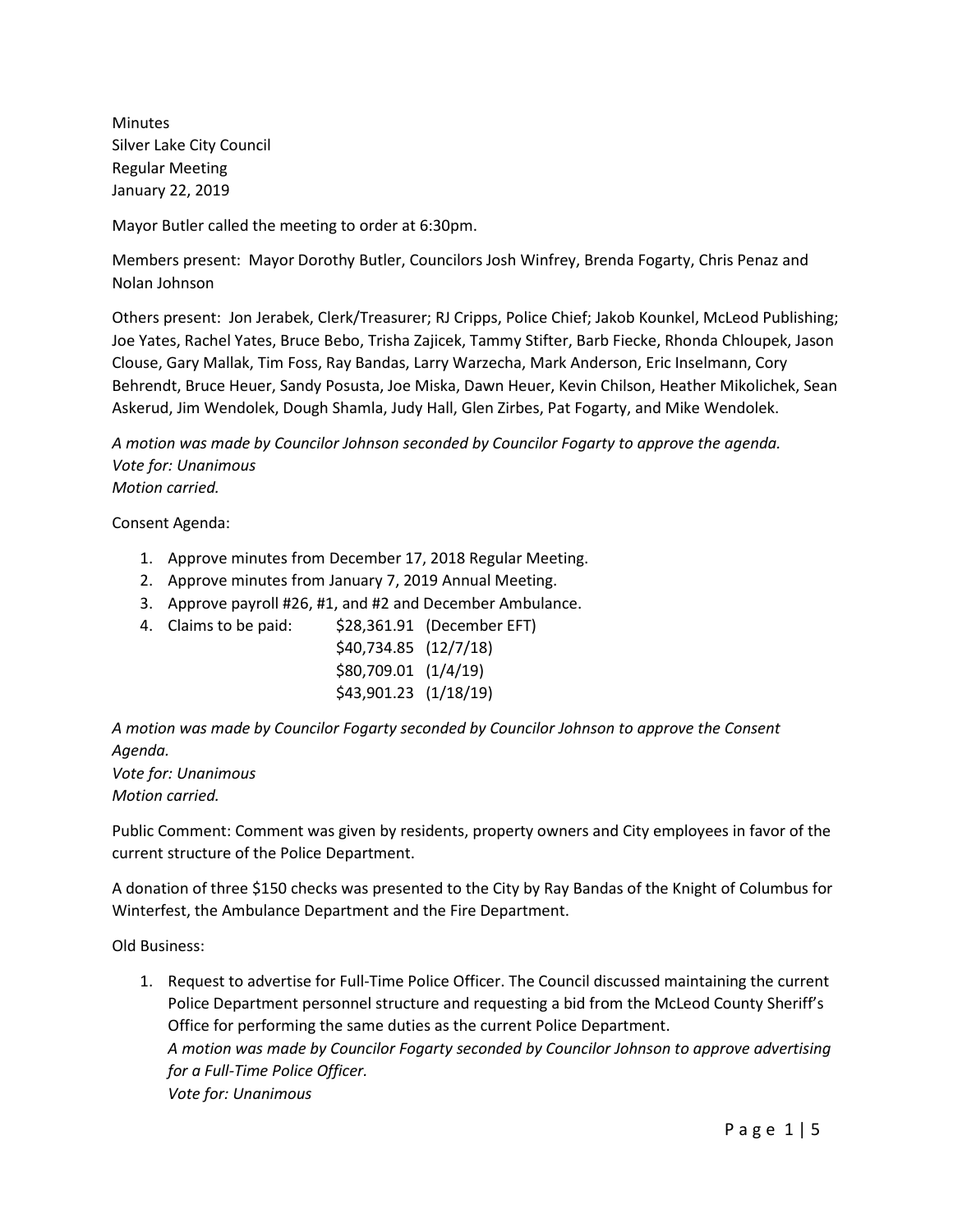*Motion carried.*

*A motion was made by Councilor Winfrey seconded by Councilor Penaz to direct Clerk Jerabek to obtain a bid from the McLeod County Sheriff's Office for covering patrol in the City of Silver Lake for 4,440 hours in a calendar year. Vote for: Councilors Winfrey, Penaz, Johnson and Mayor Butler Vote against: Councilor Fogarty. Motion passed.*

#### New Business:

1. Request for Christmas Tree Lighting Ceremony. Sandy Posusta presented an idea to have a tree lighting ceremony in the grandstand in the Silver Lake Veteran's Memorial Park and to decorate the area for Christmas.

*A motion was made by Councilor Fogarty seconded by Councilor Winfrey to allow Sandy Posusta to move forward with the lighting ceremony and to come back to the Council prior to the event with a more detailed plan.*

*Vote for: Unanimous Motion carried.*

- 2. Request to address Council on sewer backup. Doug Shamla and Judy Hall presented a \$4782.43 claim for damages incurred after a sewer backup occurred at their property at 216 Summit Avenue on April 19, 2018. The claim to the City's insurance company had been denied. There was a blockage in the main that was jetted by the City of Hutchinson on the evening of April 19, 2018. After discussion on the subject, the Council requested Clerk Jerabek to gather more information from the City's insurance company and place the item on the agenda for February's regular meeting.
- 3. McLeod County Historical Partnership Project. There was no representative present to discuss the project.
- 4. Main Street Lots Proposal. Joe and Rachel Yates presented architectural drawings on the proposed retail and rental unit construction on the City's lots on Main Street. The Council requested a commitment from the Yates' lender to be provided at the February regular meeting.

*A motion was made by Mayor Butler seconded by Councilor Penaz to take a five-minute recess. Vote for: Unanimous*

*Motion carried; Meeting recessed at 8:51pm. Mayor Butler called the meeting back to order at 8:57pm.*

5. 2018 Audit Agreement. Clerk Jerabek presented an audit agreement with Conway, Deuth & Schmiesing, PLLP (CDS) not to exceed \$21,000. Clerk Jerabek informed the Council that the City has used CDS for several years and has had good experiences in previous audits. The fieldwork will be completed March 11-15 and a full report given no later than June 30, 2019. *A motion was made by Councilor Fogarty seconded by Councilor Winfrey to approve the agreement with CDS for the 2018 Audit not to exceed \$21,000. Vote for: Unanimous Motion carried.*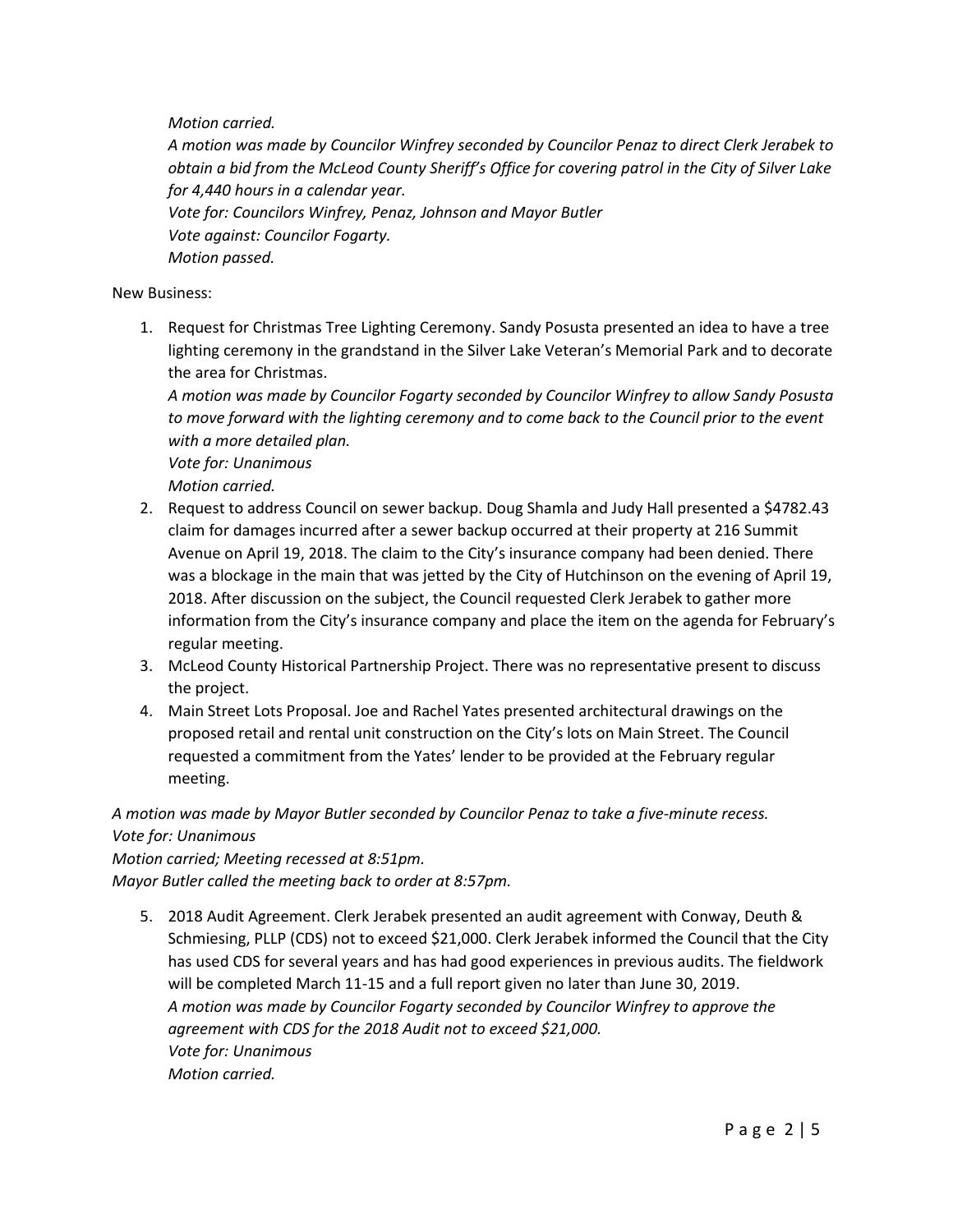6. Resolution 19-02 Pre-Authorizing payments by Clerk's warrant(s). An annual resolution authorizing the Clerk to pay certain claims prior to Council approval and to utilize Electronic Fund Transfers. The Council discussed increasing the limit for miscellaneous purchases from \$1,000 to \$2,000.

*A motion was made by Councilor Fogarty seconded by Councilor Johnson to approve Resolution 19-02 with the increase for purchases from \$1,000 to \$2,000. Vote for: Unanimous Motion carried.*

7. Resolution 19-03 Declaring City Council members as employees of the City. An annual resolution to classify City Council members as employees to be covered under Workers Compensation. *A motion was made by Councilor Fogarty seconded by Councilor Johnson to approve Resolution 19-03.*

*Vote for: Unanimous Motion carried.*

8. Resolution 19-04 Classifying fund balances for financial reporting purposes. An annual resolution classifying the various City fund balances as required by the Governmental Accounting Standards Board.

*A motion was made by Councilor Johnson seconded by Councilor Penaz to approve Resolution 19-04.*

*Vote for: Unanimous Motion carried.*

# Department Business:

- 1. Public Works Councilor Winfrey and PWS Kosek reported the following:
	- a. The department is nearly complete with the move to the County building.
	- b. Quotes are being gathered for cleaning and televising sections of sanitary mains.
	- c. Updating OSHA required documentation with help from SafeAssure.
	- d. PWS Kosek reviewed PeopleService November 2018 report with no issues.
	- e. The Council advised PWS Kosek to look at illegal dumping at County building and to continue documenting information and knowledge held by Public Works staff.
- 2. Public Safety Councilor Fogarty and Chief Cripps reported the following:
	- a. Mock crash with SLFD and Ambulance department
	- b. Officer involved in pursuit on 1/14/19 with driver being taken into custody and vehicle being confiscated.
	- c. Arrest report and activity report given.
	- d. Council discussed options for placement of forfeiture vehicles.
	- e. Council discussed the eviction notice from 104 Grove Ave S presented by Josh Kable at the Annual Meeting.
	- f. Council reviewed request from Harvey Mikolichek for the City to pay \$800 toward invoices totaling \$1,136 from Mikolichek Plumbing and Heating for moving one heater and disconnecting another heater. The heater was moved for the Police Department remodel project and the other was disconnected because it was causing the air conditioning to run during the winter.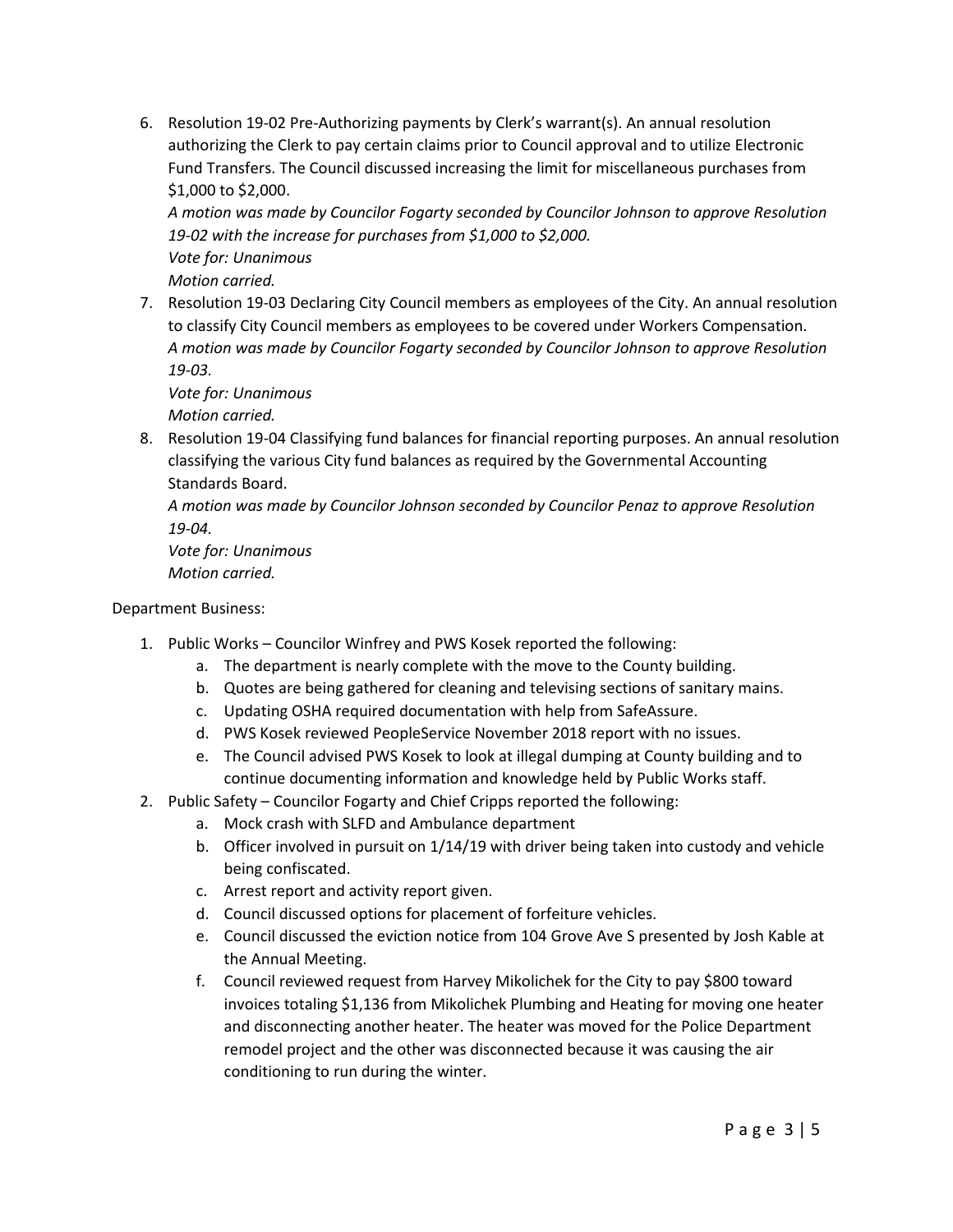*A motion was made by Councilor Winfrey seconded by Councilor Johnson to table a vote on the item until further explanation on the work was obtained. Vote for: Mayor Butler, Councilors Johnson, Penaz, Winfrey Vote against: Councilor Fogarty Motion carried.*

- 3. Municipal Liquor Store (MLS) Councilor Penaz and Clerk Jerabek reported the following:
	- a. Personnel Committee met and reviewed personnel issues at the MLS.
	- b. Request to approve annual review for part-time bartender Sarah Kahn. *A motion was made by Councilor Johnson seconded by Councilor Winfrey to approve the annual review for Sarah Kahn and to retain with wage increase from \$10.83 to \$11.40. Vote for: Unanimous Motion carried.*
	- c. Request to accept resignation of MLS Manager Ardolf-Mason with her last day being January 28, 2019.

*A motion was made by Councilor Winfrey seconded by Councilor Fogarty to accept the resignation of MLS Manager Ardolf-Mason. Vote for: Unanimous*

*Motion carried.*

d. Request to advertise for open MLS Manager position, set deadline for accepting applications and select interview committee.

*A motion was made by Councilor Fogarty seconded by Councilor Penaz to approve advertising for MLS Manager position, accepting applications until February 12, 2019 and selecting the Personnel Committee as the interview committee with assistance from Paul Kaspszak from the Minnesota Municipal Beverage Association. Vote for: Unanimous*

*Motion carried.*

e. Personnel Committee met with Lead Bartender Darrell Kaczmarek and recommended to appoint Kaczmarek as the Interim Manager until a new manager is hired. Clerk Jerabek would assist Kaczmarek during the interim.

*A motion was made by Councilor Fogarty seconded by Councilor Winfrey to approve appointing Lead Bartender Darrell Kaczmarek as Interim MLS Manager until a new Manager is hired and to approve increasing Kaczmarek's hourly wage from \$15.08 to \$18.08 until the new manager is hired.* 

*Vote for: Unanimous*

*Motion carried.*

*A motion was made by Councilor Penaz seconded by Councilor Johnson to approve increasing Clerk Jerabek's salaried wage from \$23.73 to \$26.73 until the February regular meeting when it would be reviewed again. Vote for: Unanimous*

*Motion carried.*

- 4. Community Development Councilor Johnson and Clerk Jerabek reported the following:
	- a. Planning Commission met on January 8, 2019. Discussed Main Street lots and the Yates' presentation at January 7, 2019 Council meeting.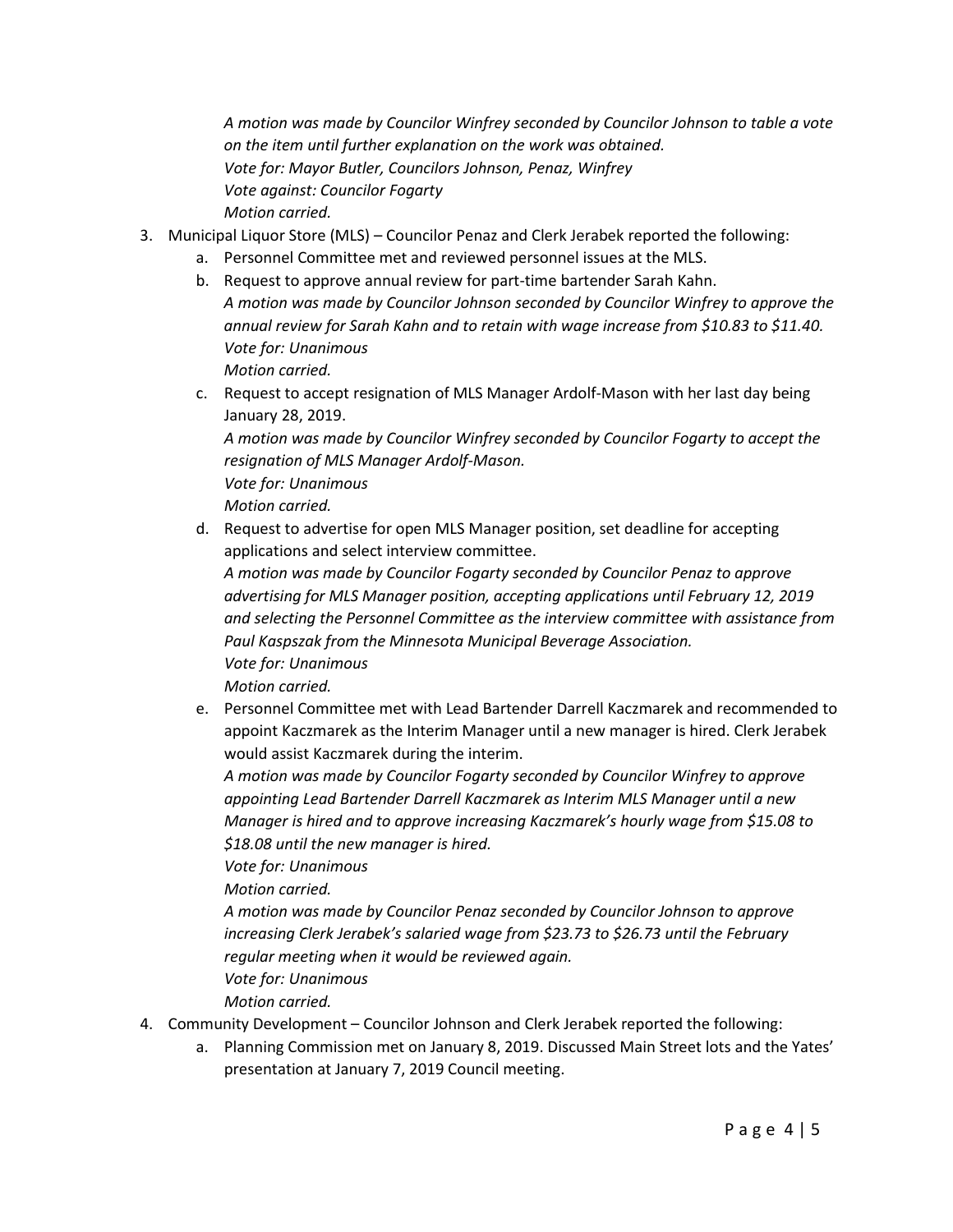- b. Clerk Jerabek and Mayor Butler met with Short Elliot Hendrickson engineering firm to discuss needs of the City and to outline funding options for projects.
- 5. Administration Clerk Jerabek reported the following:
	- a. December Treasurer's report was reviewed.
	- b. Request to approve 2019 COLA Wage adjustments report as requesting by City's auditors.

*A motion was made by Councilor Fogarty seconded by Councilor Penaz to approve the 2019 COLA Wage Adjustments report for current employees. Vote for: Unanimous Motion carried.*

- c. City office staff working on finalizing 2018 entries and gathering materials for 2018 audit.
- d. Clerk Jerabek is working to develop a Computer Use Policy, Social Media Policy, Credit Card Use Policy and EFT Policy.

Open Discussion:

- 1. Councilor Fogarty discussed Liaison roles with each department.
- 2. Council Fogarty informed the Council that Amber Donley with the City's attorney office, Gavin, Donley & Ostlund, will be leaving the firm.

*A motion was made by Councilor Fogarty seconded by Councilor Johnson to adjourn this regular meeting of the Silver Lake City Council. Vote for: Unanimous Motion carried; meeting adjourned at 10:31PM.*

Jon Jerabek, Clerk/Treasurer

Seal of the City: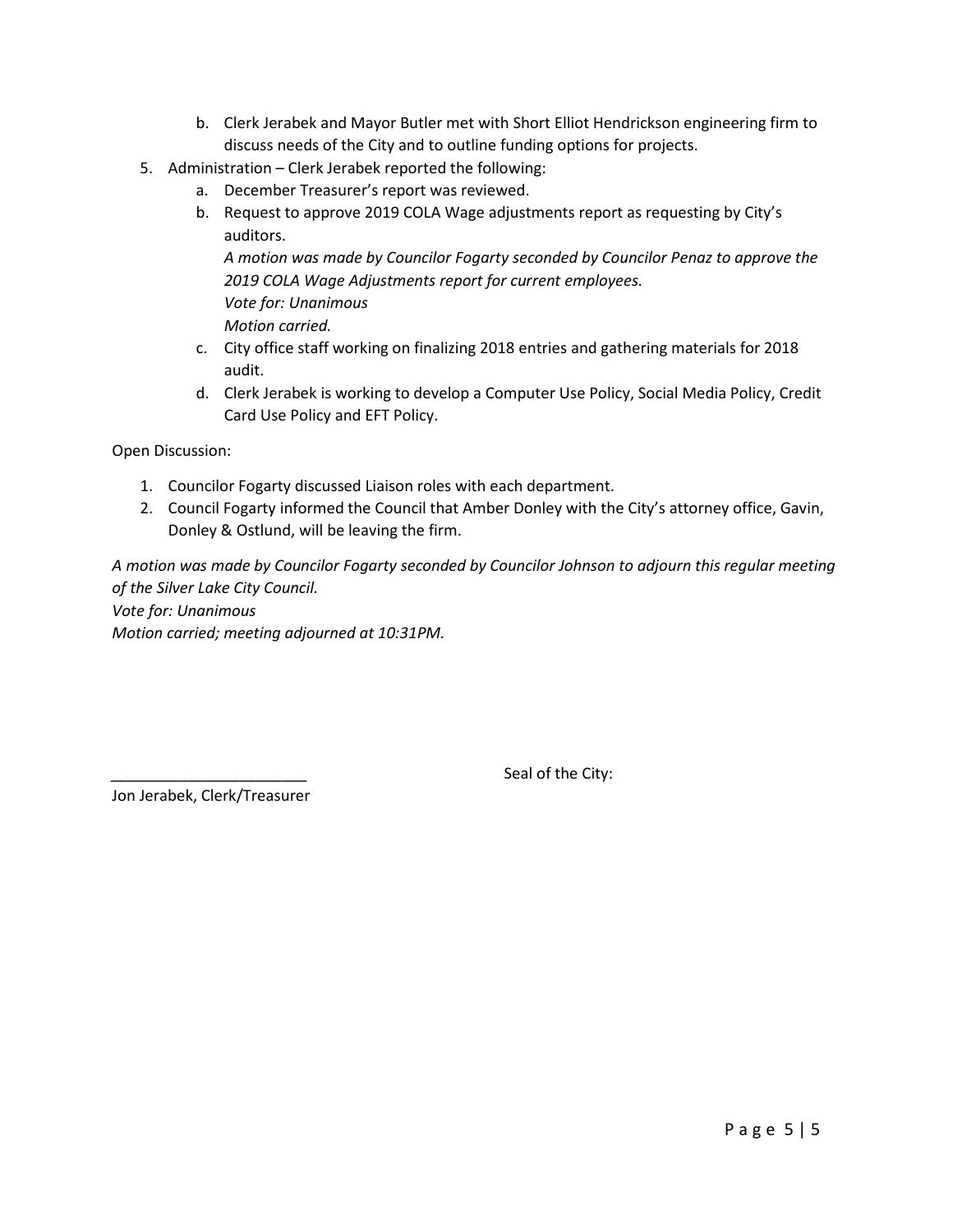### **CITY COUNCIL**

### **CITY OF SILVER LAKE** \_\_\_\_\_\_\_\_\_\_\_\_\_\_\_\_\_\_\_\_\_\_\_\_\_\_\_\_\_\_\_\_\_\_\_\_\_\_\_\_\_\_\_\_\_\_\_\_\_\_\_\_\_\_\_\_\_\_\_\_\_\_\_\_

### **RESOLUTION 19-02: A RESOLUTION PRE-AUTHORIZING PAYMENTS BY CLERK'S WARRANT(S)** \_\_\_\_\_\_\_\_\_\_\_\_\_\_\_\_\_\_\_\_\_\_\_\_\_\_\_\_\_\_\_\_\_\_\_\_\_\_\_\_\_\_\_\_\_\_\_\_\_\_\_\_\_\_\_\_\_\_\_\_\_\_\_\_

**BE IT RESOLVED**, that the City Clerk/Treasurer is hereby authorized to issue warrant(s), drawn on the proper fund, for the following expenditures:

All utilities, (water, sewer, electrical, natural gas, telephone, etc.), postage, payroll activity, annual lease payments, monthly insurance premiums, liquor store inventory supplies, purchases under two thousand dollars, and other contractual payments under which a contract was previously approved by the City Council.

Said claims to be paid upon proper presentation of claim.

**BE IT FURTHER RESOLVED**, that the City Clerk/Treasurer, is hereby authorized to utilize Electronic Funds Transfer directly from the City account at First Community Bank in the payment of the above-mentioned claims provided that all such claims be presented to the Council for its review at its next regularly scheduled meeting.

Adopted by the City Council this 22nd day of January 2019.

Dorothy Butler, Mayor

Seal of the City:

Jon Jerabek, Clerk/Treasurer

 $\mathcal{L}_\text{max}$  , where  $\mathcal{L}_\text{max}$  , we are the set of the set of the set of the set of the set of the set of the set of the set of the set of the set of the set of the set of the set of the set of the set of the set of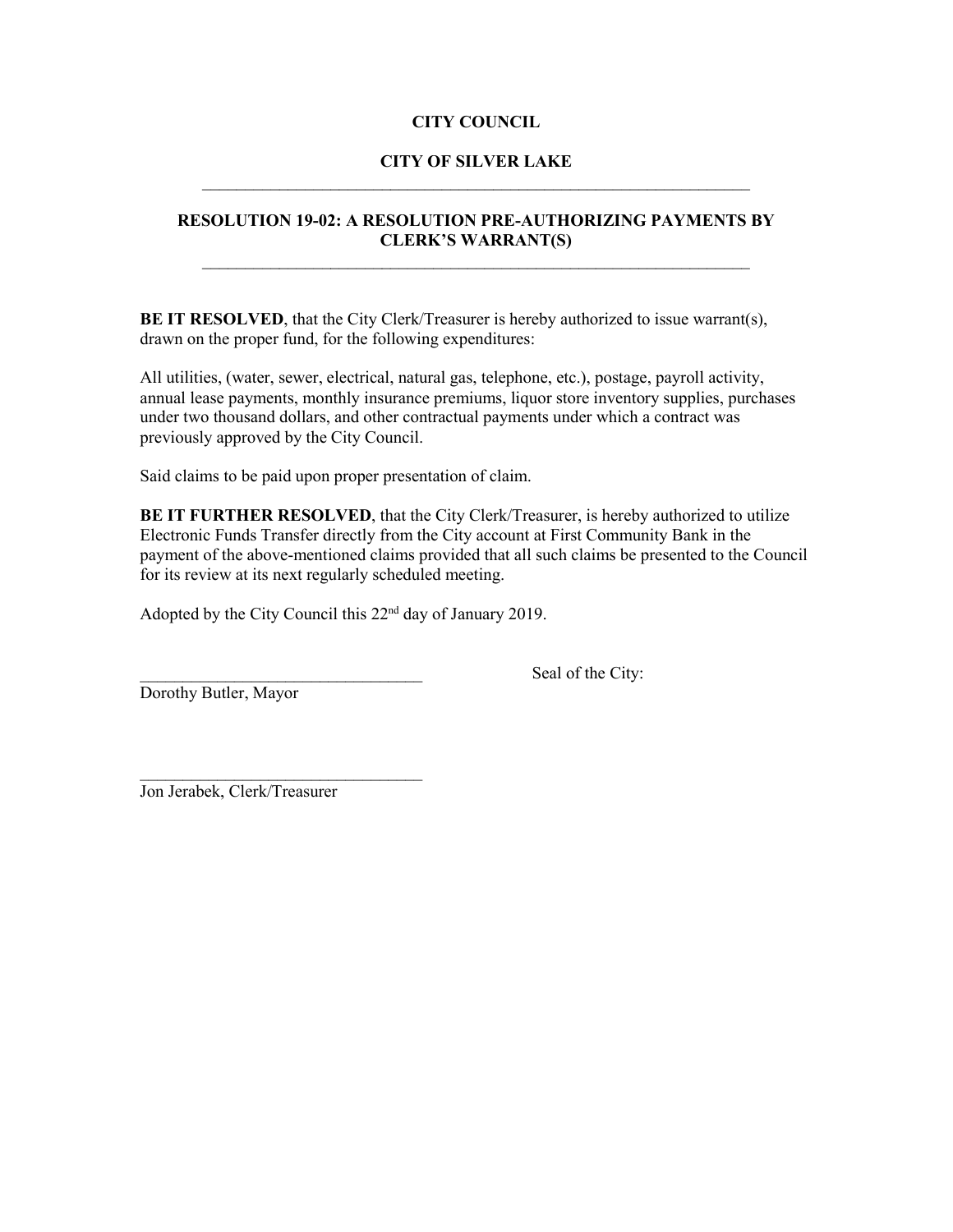### **CITY COUNCIL**

### **CITY OF SILVER LAKE**  $\mathcal{L}_\mathcal{L}$  , and the contribution of the contribution of the contribution of the contribution of the contribution of the contribution of the contribution of the contribution of the contribution of the contribution of

### **RESOLUTION 19-03: A RESOLUTION DECLARING CITY COUNCIL MEMBERS AS EMPLOYEES OF THE CITY**  $\mathcal{L}_\text{max}$  , and the contribution of the contribution of the contribution of the contribution of the contribution of the contribution of the contribution of the contribution of the contribution of the contribution of t

**WHEREAS**, Chapter 3, Section 7, Subd 1, of the Silver Lake City Code states that all elected officials shall receive a salary, a term that implies employment, and

**WHEREAS**, City Council Members in the performance of their duties, are exposed to minimal risk that could cause injury, and

**WHEREAS**, the City Council of the City of Silver Lake has determined that Workers Compensation benefits, as provided to Council Members, not only protects the Council Members in the performance of their duties for the benefit of the City but also protects the City's funds should a serious accident occur to a Council Member, and

**WHEREAS**, the offering of Workers Compensation from the League of Minnesota Cities Insurance Trust is of a low cost such that the cost of protection is insignificant to any reasonable City operations,

**THEREFORE BE IT RESOLVED**, that the City Council of the City of Silver Lake hereby declares a City Council Member an employee of the City eligible for benefits such as Workers Compensation.

Adopted by the City Council this 22nd day of January 2019.

Dorothy Butler, Mayor

Seal of the City:

Jon Jerabek, Clerk/Treasurer

 $\mathcal{L}_\text{max}$  , where  $\mathcal{L}_\text{max}$  is the set of the set of the set of the set of the set of the set of the set of the set of the set of the set of the set of the set of the set of the set of the set of the set of the se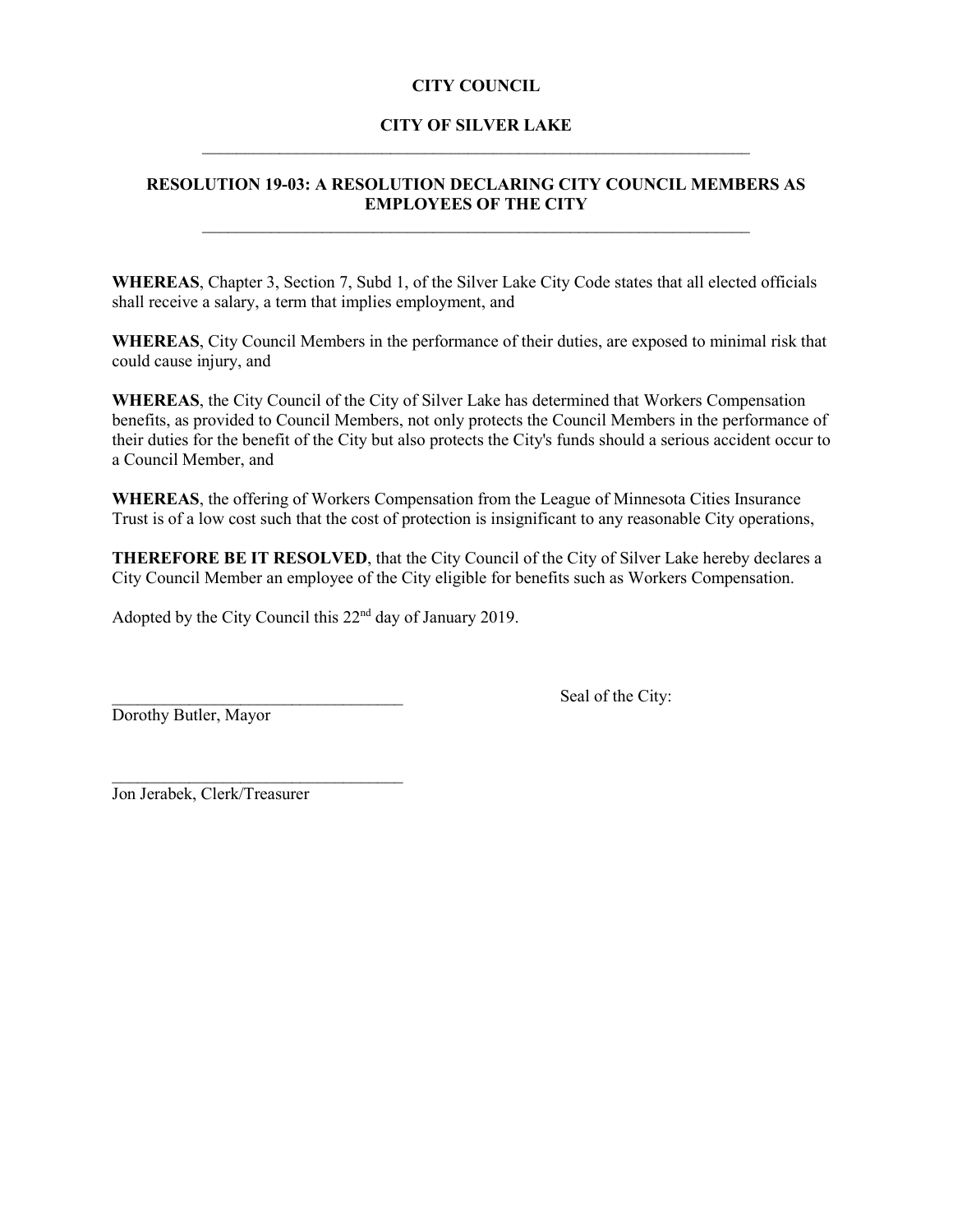### **CITY COUNCIL**

#### **CITY OF SILVER LAKE**

 $\mathcal{L}_\mathcal{L}$  , and the contribution of the contribution of the contribution of the contribution of the contribution of the contribution of the contribution of the contribution of the contribution of the contribution of

## **RESOLUTION 19-04: A RESOLUTION CLASSIFYING FUND BALANCES FOR FINANCIAL REPORTING PURPOSES.**

 $\mathcal{L}_\text{max}$  , and the contribution of the contribution of the contribution of the contribution of the contribution of the contribution of the contribution of the contribution of the contribution of the contribution of t

**WHEREAS**, the City of Silver Lake previously specified ending fund balances for the various City budgets as reserved, designated or unreserved; and

**WHEREAS**, the Governmental Accounting Standards Board (GASB) issued Statement No. 54, Fund Balance Reporting and Governmental Fund Type Definitions in February, 2009, which requires City Councils to make certain decisions regarding the use of resources and classifications of ending fund balance in order for the annual financial reports and audits to be in compliance with generally accepted accounting principles; and

**WHEREAS**, in accordance with the City's General Fund Balance Policy the Council shall annually classify fund balances for the purpose of Financial Reporting into the following: Restricted, Committed, Assigned, and Unassigned.

| Fund                         | Classification |
|------------------------------|----------------|
| 101-General Fund             | Unassigned     |
| 204-Ambulance Fund           | Committed      |
| 205-Fire Fund                | Committed      |
| 305-2007A Bond Fund          | Restricted     |
| 315-Silver Edge Bond         | Restricted     |
| 317-2013A GO Improvement     | Restricted     |
| 404-PW Equip Fund            | Assigned       |
| 405-Parks & Pool Fund        | Assigned       |
| 407-Police Squad Fund        | Assigned       |
| 408-Ambulance Unit Fund      | Assigned       |
| 411-PW Streets Fund          | Assigned       |
| 414-Forefeiture Fund         | Assigned       |
| 416-Aud. Repair Fund         | Assigned       |
| 417-Grove Ave Reconstruction | Assigned       |
| 418-Main Street Fund         | Assigned       |
| 801-Fire Equip Fund          | Committed      |
| 803-EDA Fund                 | Committed      |
| 804-Ambulance Equip Fund     | Committed      |
|                              |                |

**NOW THERFORE BE IT RESOLVED**, by the Silver Lake City Council that the following classifications be applied to the corresponding funds for the 2019 Financial Reporting period: